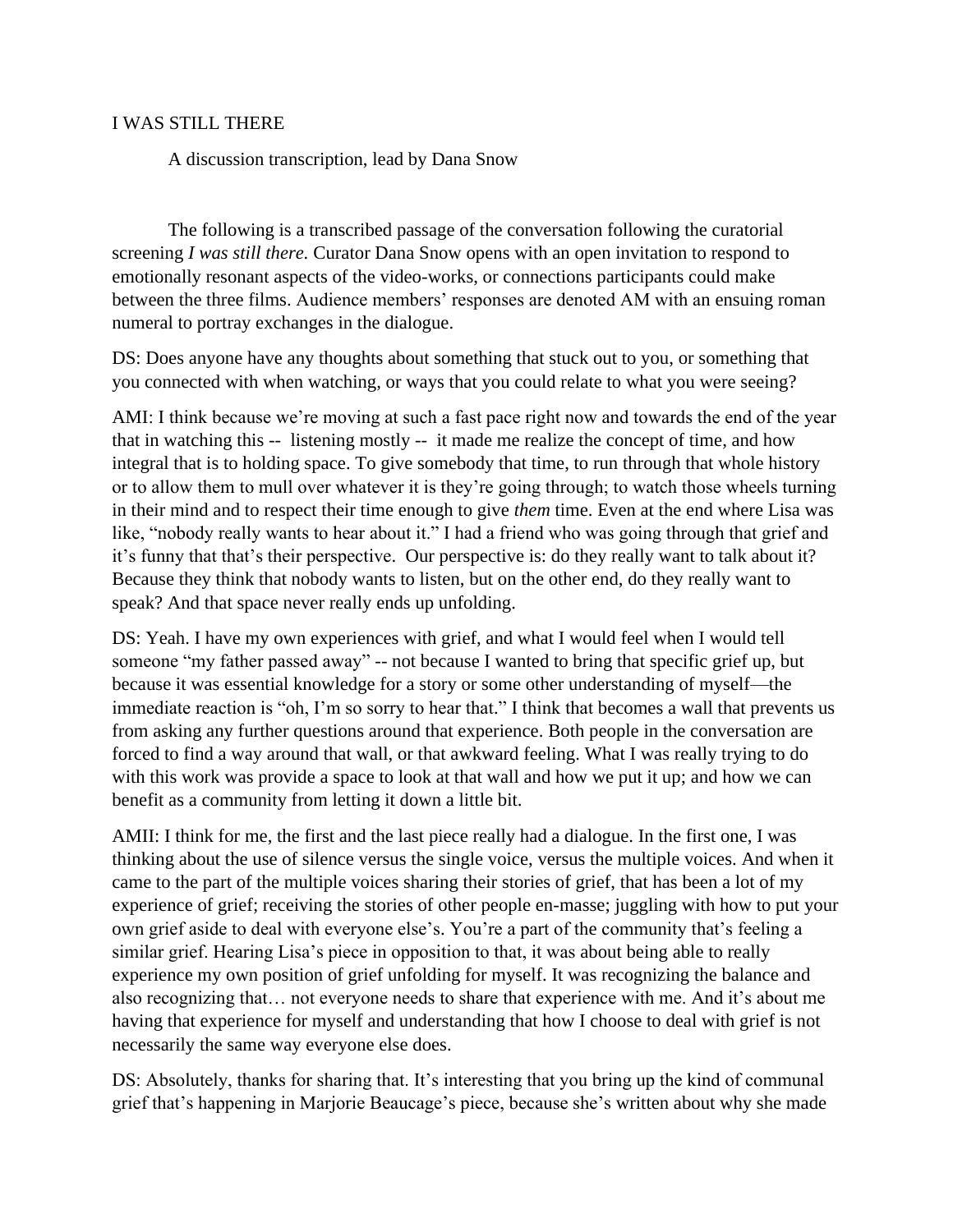that work and it was to balance her own grief. She found herself giving so much to her sibling and her family and her community that she couldn't balance her own grief beside it. This video kind of becomes this way of placing herself within that community and that communal grief that's happening; it becomes very powerful. And I do agree with you, I think Lisa's piece is so unusual because we don't often hear about grief in this context from an individual standpoint in history. I think we tend to think of it as a group experience and what was really powerful for me was this single voice that is able to speak about her grief in her own manner, and we see that in Deanna's piece too.

AMII: Exactly, I think the power for me in that was that she articulated a grief that only she could experience.

AMIII: I think each individual piece spoke so much to grief and mourning and the different ways that those experiences occur, but I think the way that they were all compiled together really helped it resonate with me, because of what was mentioned about time. Grief is not something that -- like in the final piece when somebody passes, they're gone. You know? And when that happens we have this moment, this funeral, this goodbye. And after that, there's a wall there again. We don't reach out to the person who lost that loved one. Today for me, marks three years since I lost somebody I loved and it reminded me now -- watching this -- that I want to reach out to the loved ones of that person. Even though it happened three years ago, grief is a journey and it doesn't just disappear. It may fade and reappear at certain times: it's unique to everybody. This piece really created this notion of length. And what stuck out for me especially in the first piece was the road, and light, and how those were constant images.

DS: The road in the first piece is such an important symbol, because it's the site of the fatal crash of Danny, the brother that Marjorie lost. And through cutting between the family testimonials and the road, she's reinscribing this place of trauma and this place of deep emotional pain with testimonies of making it through, testimonies of strength, and love within her community. Thank you for sharing that.

AMI: Just to chime in on what the previous speaker was saying, I think the three videos together, as a painter I saw it as a triptych, that really highlighted the process of grief, and how it's a nonlinear way of kind of… going through the motions. The pieces, they had this deep connection in how they were ordered. And I also with the road scene, mostly because of the reflections on the road, the lines of yellow juxtaposing the black and all these symbols resolve these feelings of grief as the abstract sensuous realm of grief as a universal feeling that everyone goes through subjectively. It's hard to talk about that variable that changes with everyone's experience but I think the visuals are touching on something important.

DS: Actually in my essay, I talk about a graph of healing and time made by a medical professional that my advisor Andrea Fatona was kind enough to show me. It's on an x and y axis and instead of going up in a linear fashion, it goes up like this:

(makes an upwardly circular motion).

And that to me is the most poignant image of grief I think that I've ever come across.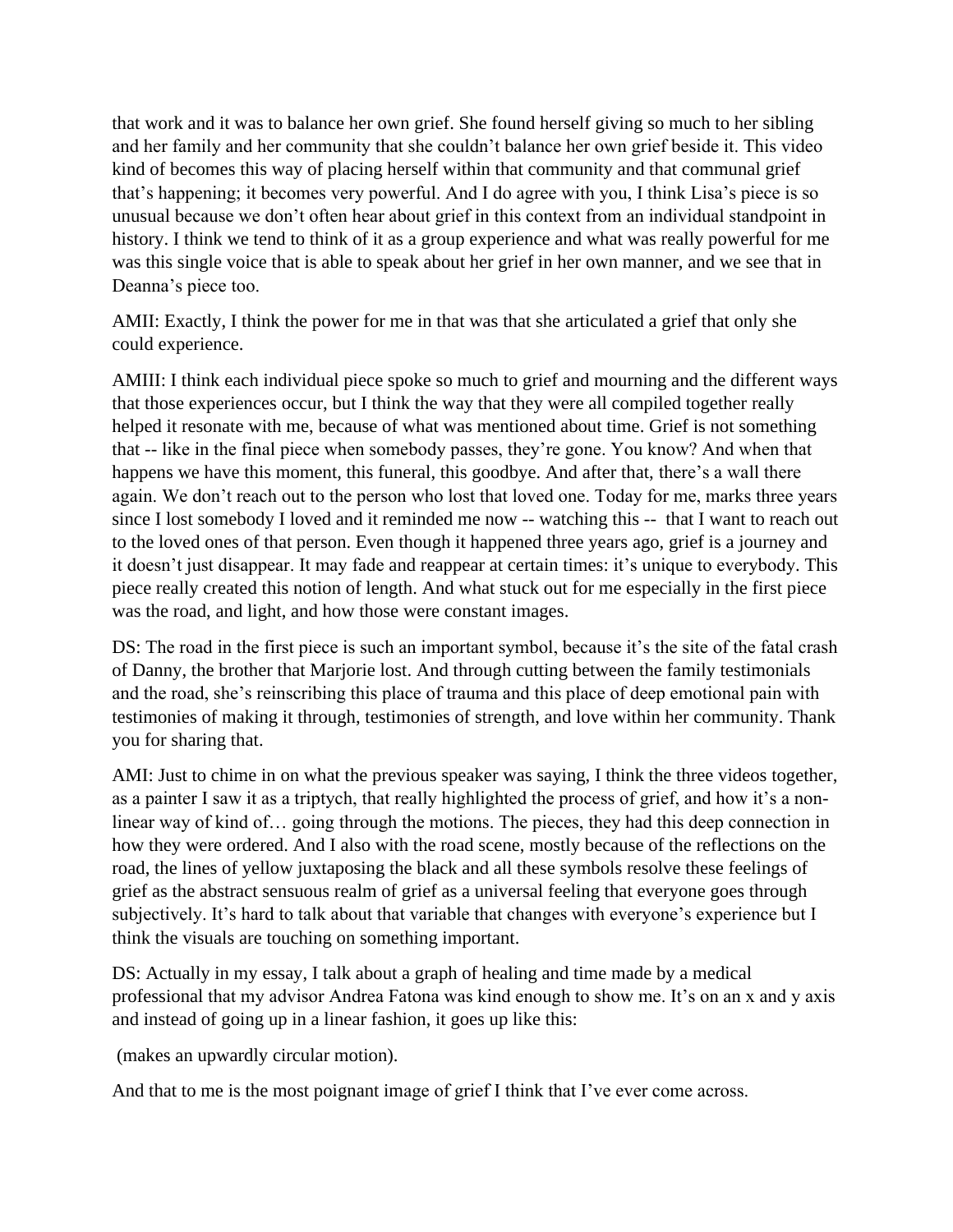AIV: I've watched all three before but together they're very impactful together. It's a very well curated program. Something that struck me was Lisa's video; because she was so young, she always looked so young. She was talking about when she was fifteen, but she looked like she was twelve. And she's about my age, and we grew up in the fifties and sixties, and it's a very slow film, and things were so much slower then. She takes her time in telling the story. But the details; we didn't lock our doors in Toronto – I mean Lisa's from the States – but we didn't lock our doors, we didn't carry keys, we walked to and from school alone whether it was a long distance or not. So just this whole memory of this young woman, young girl. The whole experience of walking home in the snow and what happened at school… Just the fact that the mother died at home where so much now…

## DS: Hospitals.

AIV: Relatives die in the hospital. And sometimes we don't get to see them. So this whole experience she reveals to us of not knowing – to me it's crazy to have to feel the pulse because you can tell she's dead by just looking at her. This experience for me, is a whole other lifetime ago. If a kid were to arrive home to that now, I think the impulse would be to dial the authorities right away. Lisa has this long period with her mother. Only later does she think about what this means for her, how she will be different now. She doesn't run out and try and get a neighbor. And this whole thing with the door open and the snow coming in, when I was a kid I'd wake up to the same thing. It was just so evocative of a whole different pace in which I lived in. It's so interesting to see it now as opposed to years ago, and to think about that different way we live.

DS: And it does change, seeing it at different times. What you mentioned about Lisa having time and contemplation with her mother, I actually connected to that in a very different way. The person who I lost was terminally ill. So when you knew, you knew. So there may be a different reaction today, specifically with surprising things. But I think that moment of deep calm that happens is something that's still universal.

AMV: I was struck by the contrast between the three different videos: we really had three different perspectives. The first was an emotional recounting of a personal response to the loss of their brother, the second, very analytical with a report. The third telling a story but not really telling us what she lived, very factual but not really registering an emotional response. It strikes me that in a moment of grief we're confronted by the unknown. The unknown of what death is, but also who we are in that moment. It's something that we can't anticipate, I don't even know if we understand it. But we'll never know who we will be – you know I've lost several people in my life, and each time it was different – we never know who we are really. But that's what struck me – we deal with it in very different ways and it's something that we discover in that moment. We can't control and we can't contrive.

DS: I think, when we you go through grief, or the loss of someone we love, there's a certain unbinding that emerges. The people who made us who we are, are no longer there to keep making you who you are. What I found compelling in these works are their ability to sit with being unbound.

AMV: There's something about not being able to be false in that moment.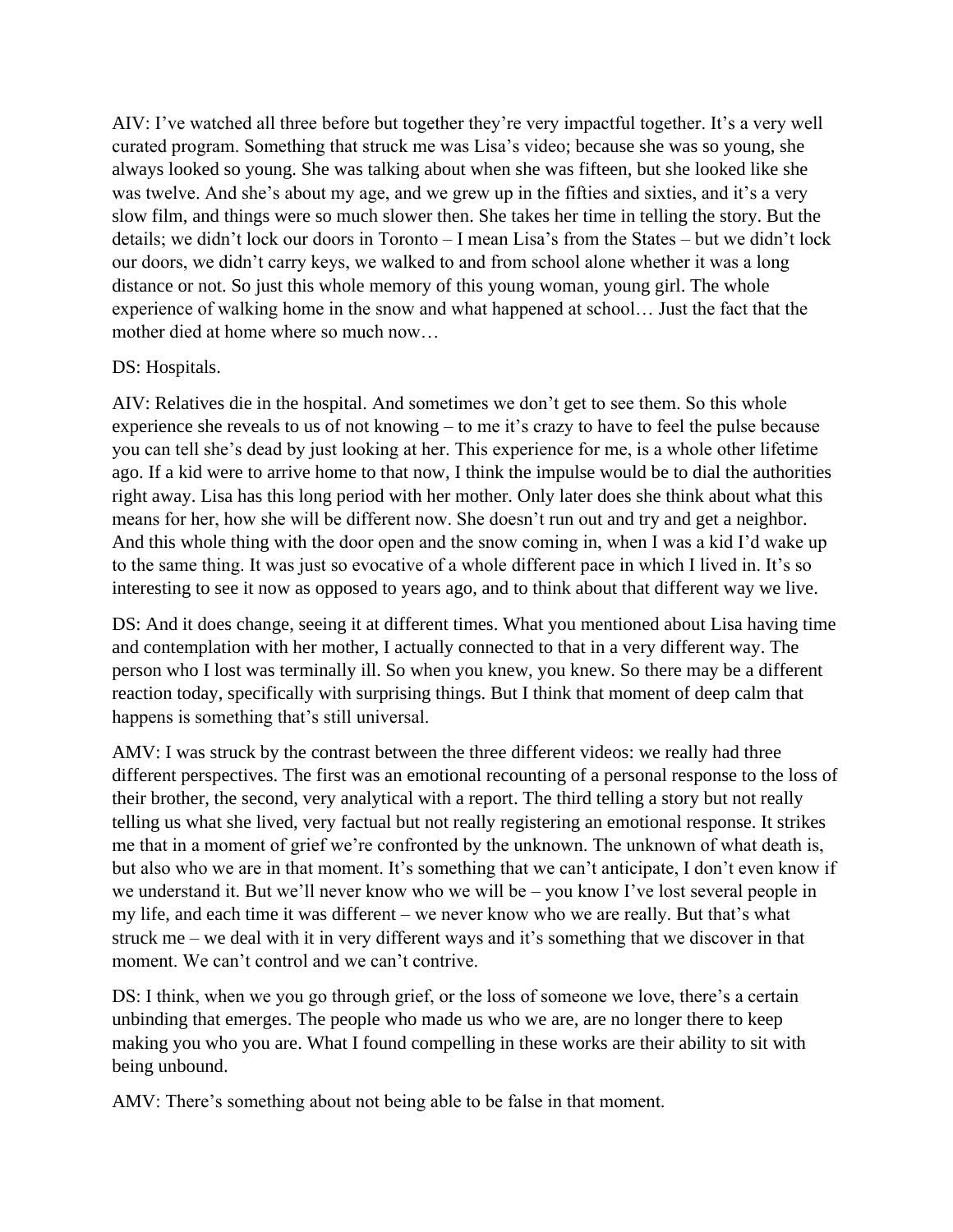DS: Exactly. And the camera reveals something to that degree too.

AMVI: My understanding was limited by my hearing loss and my ability to understand the dialogue was impaired by that. I'm certainly finding that the discussion itself is helping me understand and situate and begin to understand where the work fits in with my own experiences. Something I was really struck by in the third piece was (this is perhaps also affected by my hearing loss, I'm more able to understand what people are saying) I was really struck by the difference; because the whole first part, before her mother dies, she's got her hands in front of her face. It made me think that the death of her mother was somehow liberating for her. In relating all these things to my experience, we've really focussed on grief for loss relating very specifically to death. But sometimes there's grief for loss when the person doesn't necessarily die. I had to go through a period of grieving the loss of love from someone very close to me. I never experienced their love -- maybe they did love me, I still don't know. But I went through a period where I had to deal with that and face it in order to go on with my own life. This is when I was much younger. So those are my thoughts.

DS: Grief in this screening is tied very closely to death, because I think that's where artists feel they can connect to their viewers. But I think you're talking about something extremely valid, and it can't be so easily resolved, or theorized about. You can't unpack it in the same way. Thank you for sharing that, because it's an approach I didn't consider and will continue to think about.

AMIII: On a last note, I thought about the loss of someone whom you love so deeply and is still alive versus the loss of somebody you love who has parted. There is a difficulty there, of course there is. In the final piece she says when you don't feel close to somebody it's because you can't speak to them. And when you love somebody and they're still alive and maybe there's that option to still talk to them or maybe there's not at all. So, there is an aspect that deeply connects and resonates with people who haven't lost someone to death yet, but they can still connect to it because maybe they have lost somebody who's still alive that they cannot speak to. That aspect of grieving is very powerful, I think.

AMII: We've talked about the first and the last films, but the middle one I think does address a grief that's separated from death. I think that part of it is a grief in not knowing, and a grief of knowing just enough. I think the ability to experience grief secondhandedly can be absolutely debilitating for people. In the process of approaching it as research it can look like it's not necessarily devoid of emotion but detached from it. I felt that Deanna's piece really did speak to the connection she felt between the people she was able to place in her life and the connection to herself. The branching of the family tree going back; it really looked like she was trying to situate everything she knew in relation to what they knew. It really looks like a grief that extends beyond her in a way that she cannot physically conceive because the records weren't there, but she could conceive it through the way history unfolded. That ability to hold space for that grief that she may not have experienced so directly.

DS: I think there's something to be said for intergenerational grief in that piece. It's something that we can't necessarily pinpoint in our lives, but it's also something that becomes incredibly